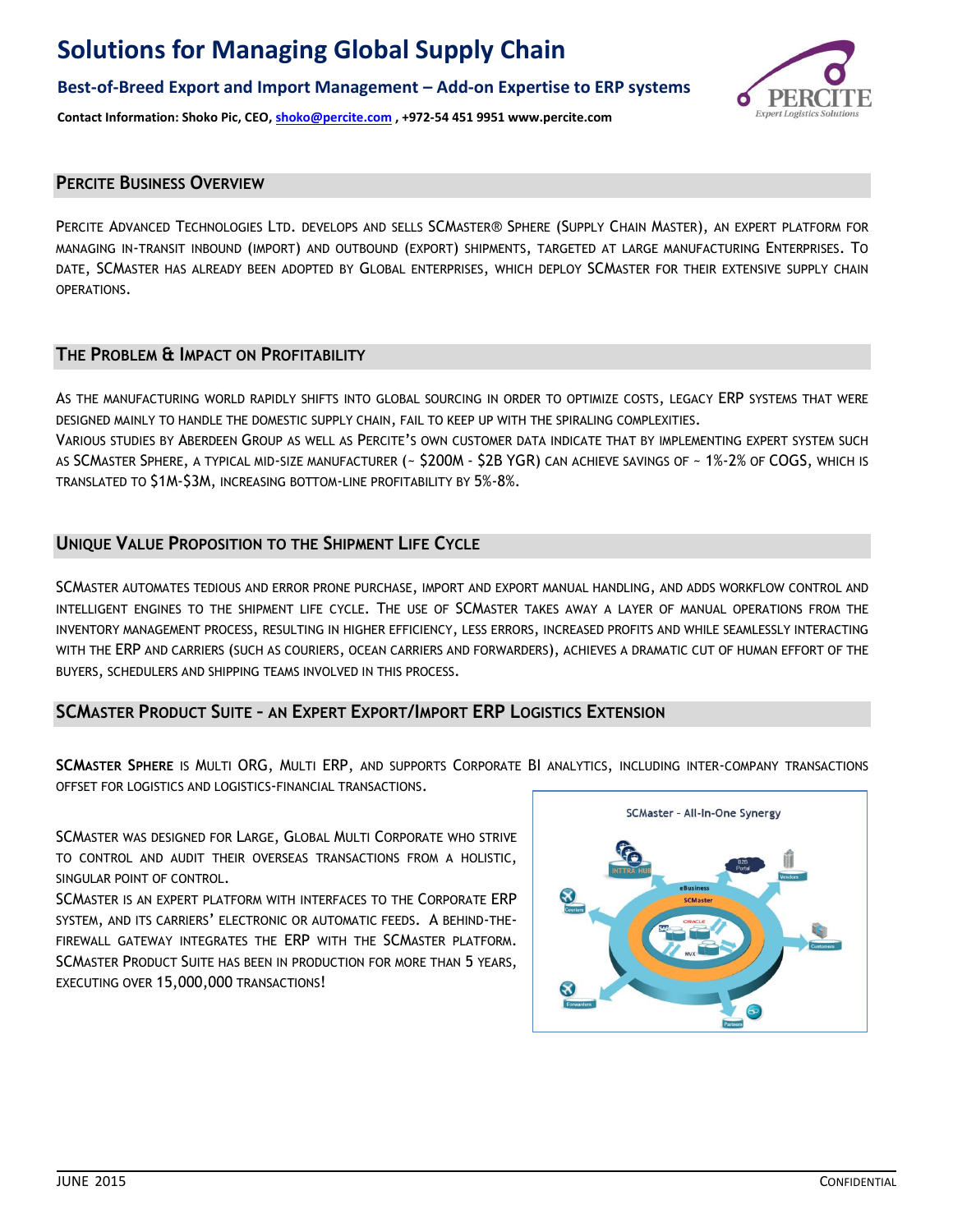## **Best-of-Breed Export and Import Management – Add-on Expertise to ERP systems**



**Contact Information: Shoko Pic, CEO, shoko@percite.com , +972-54 451 9951 www.percite.com**

## **SCMASTER IMPACT ON PROFITABILITY**

VARIOUS STUDIES BY ABERDEEN GROUP AS WELL AS PERCITE'S OWN CUSTOMER DATA INDICATE THAT BY IMPLEMENTING EXPERT SYSTEM SUCH AS SCMASTER SPHERE A TYPICAL MID-SIZE MANUFACTURER CAN ACHIEVE THE FOLLOWING BENEFITS:

- **REDUCE INVENTORY COSTS** (SAVING 0.5% OF COGS): SIGNIFICANTLY REDUCE SUPERFLUOUS RE-ORDERING, EXCESSIVE INVENTORY LEVELS, AND ACQUIRING INVENTORY TOO EARLY, AND RECEIVING DELAYS.
- **REDUCE OVERHEAD COST** (SAVING 0.75% OF COGS): SIGNIFICANTLY REDUCE LABOR-INTENSIVE PROCESSES ASSOCIATED WITH MANAGING SUPPLIERS, PAYMENT DISPUTES AND SHIPMENT DELAYS.
- **REDUCE MANUFACTURING DOWNTIME** (SAVING 0.25% OF COGS): SIGNIFICANTLY REDUCE DOWNTIME CAUSED BY LATE SHIPMENTS AND QUANTITY MISMATCH WITH MRP PLANS.
- **INCREASE CUSTOMER SATISFACTION** BY MAXIMIZING CUSTOMER ORDER FILL-RATE AND, AS A RESULT, ENHANCE CASH FLOW AND REDUCE PENALTIES AND DELINQUENCIES.
- **INTERCEPTING UP TO 6% OVERCHARGES ON OVERSEAS SHIPMENT FREIGHT BILLS**, CONTRIBUTING ADDITIONAL 0.5% COGS SAVINGS

### **THE TEAM**

THE TOP FOUR TEAM MEMBERS BRING OVER 110 YEARS OF EXPERIENCE IN SUPPLY CHAIN MANAGEMENT SOLUTIONS AND ENTERPRISE SAAS SOFTWARE. THE TEAM HAS ERP, FORWARDING, EDI, IMPORT AND EXPORT KNOWLEDGE, ACQUIRED WITH LARGE PROJECTS SUCH AS:

- 
- 
- 
- 
- 
- 
- 
- 
- 
- KLA Tencor **Inbound shipment eFreight Audit**
	- Marvell Inc **Inbound and Outbound eFreight Audit**
	- TowerJazz Semi Conductors **Inbound and eFreight Audit**
- Motorola Solutions **Inbound and eFreight Audit**
- Champion Motors **Inbound material management, eFreight Audit**
	- Plasan Sasa **Supply Chain – Logistics and EDI vs. Navistar, Oshkosh**
	- Orbotech **Global Intra-Company Shipping and eFreight Audit**
	- ECI **Drop, Inbound and Outbound Shipping Management**
	- Comverse **Outbound Logistics/Financial**

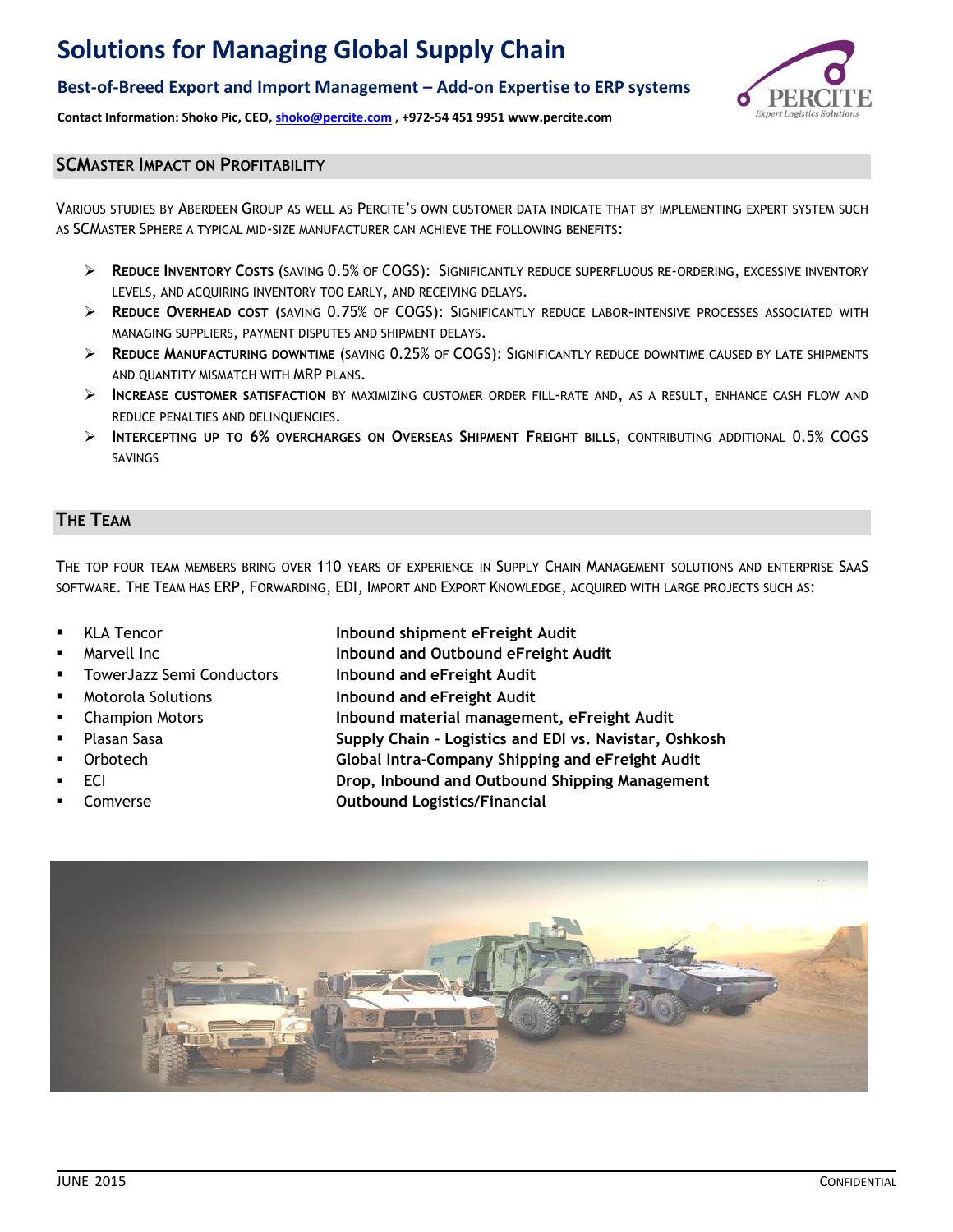## **Best-of-Breed Export and Import Management – Add-on Expertise to ERP systems**

**Contact Information: Shoko Pic, CEO, shoko@percite.com , +972-54 451 9951 www.percite.com**



#### **SCMASTER SPHERE MODULES HIGHLIGHT:**

#### **INBOUND (IMPORT MODULE):**

THE SOLUTION OFFERED INCLUDES AN EXPERT IMPORT FLOW MANAGEMENT. THIS MODULE PROVIDES FULL CONTROL OVER IMPORT SHIPMENTS (COURIERS, AIR FREIGHT AND OCEAN FREIGHT) BY INTEGRATING FORWARDERS AND CARRIERS DATA INTO THE SYSTEM IN ONE HAND, AND WITH THE ERP PO ON THE OTHER.

THIS FUNCTIONALITY ALLOWS FULL CONTROL OVER MATERIAL FLOW UP TO ERP RECEIVING PROCESS, FREIGHT EXPENDITURES AUDITING AND POSTING (INTO ERP AP LEDGER), AND FULL IMPORT DOCUMENT ARCHIVING AND MANAGEMENT. INTEGRATED WITH THE PO ECOLLABORATION MODULE, SCMASTER CAN PROVIDE ON LINE PROMISE DATE UPDATE FOR EACH PO LINE SHIPMENT EN-ROUTE, AND LANDED COST MANAGEMENT.

### **PO COLLABORATION MODULE:**

SCMASTER PO COLLABORATION IS AN EXPERT PLATFORM WITH INTERFACES TO THE MANUFACTURER'S ERP SYSTEM, AND ITS VENDORS' ELECTRONIC OR AUTOMATIC FEEDS.

THE SYSTEM AUTOMATICALLY FETCHES APPROVED PURCHASE ORDERS FROM THE ENTERPRISE ERP, AND SMARTLY, SENDS THEM TO VENDORS, WHO TYPE IN THEIR PROMISE DATE ACKNOWLEDGE, AND SEND THEM BACK TO SCMASTER WHO LOAD THEIR ANSWERS TO THE ERP WHILE CALCULATING ETA AND ALERTS FOR EXCEPTION. A BEHIND-THE-FIREWALL GATEWAY INTEGRATES THE ERP WITH THE SCMASTER PLATFORM. SCMASTER PRODUCT SUITE HAS BEEN IN PRODUCTION FOR MORE THAN 5 YEARS, EXECUTING OVER 3,500,000 TRANSACTIONS VS. MORE THAN 3,600 VENDORS WORLDWIDE!



#### **OUTBOUND SHIPPING (EXPORT MODULE):**

**SCMASTER** SHIPPING MODULE INTEGRATES ERP OUTBOUND DELIVERY PROCESS WITH BIDDING ABILITIES FOR FREIGHT ALTERNATIVES, MULTI DELIVERY SHIPMENT ABILITY, AUTOMATIC DOCUMENT EXCHANGE WITH FORWARDERS AND COURIERS (SCMASTER IS CERTIFIED BY FEDEX, UPS AND DHL GLOBAL COURIERS).

**SCMASTER** SHIPPING MODULE GETS ONLINE LOGISTICS STATUSES FROM CARRIERS AND AUTOMATICALLY APPLIES THEM INTO THE ERP OUTBOUND DELIVERY. ALSO, SCMASTER MAINTAINS A VERY TIGHT BUDGET CONTROL OVER SHIPPING EXPENDITURES, BUDGET ITEM, NOT MANAGED AND CONTROL, BY TODAY'S ERP SYSTEM.

THE SHIPPING MODULE IS EQUIPPED ALSO WITH FREIGHT EXPENDITURES AUDITOR, WHICH AUDITS THE FREIGHT BILLS, AND UPON STANDARD THRESHOLDS POSTS THEM INTO THE ERP AP MODULES.